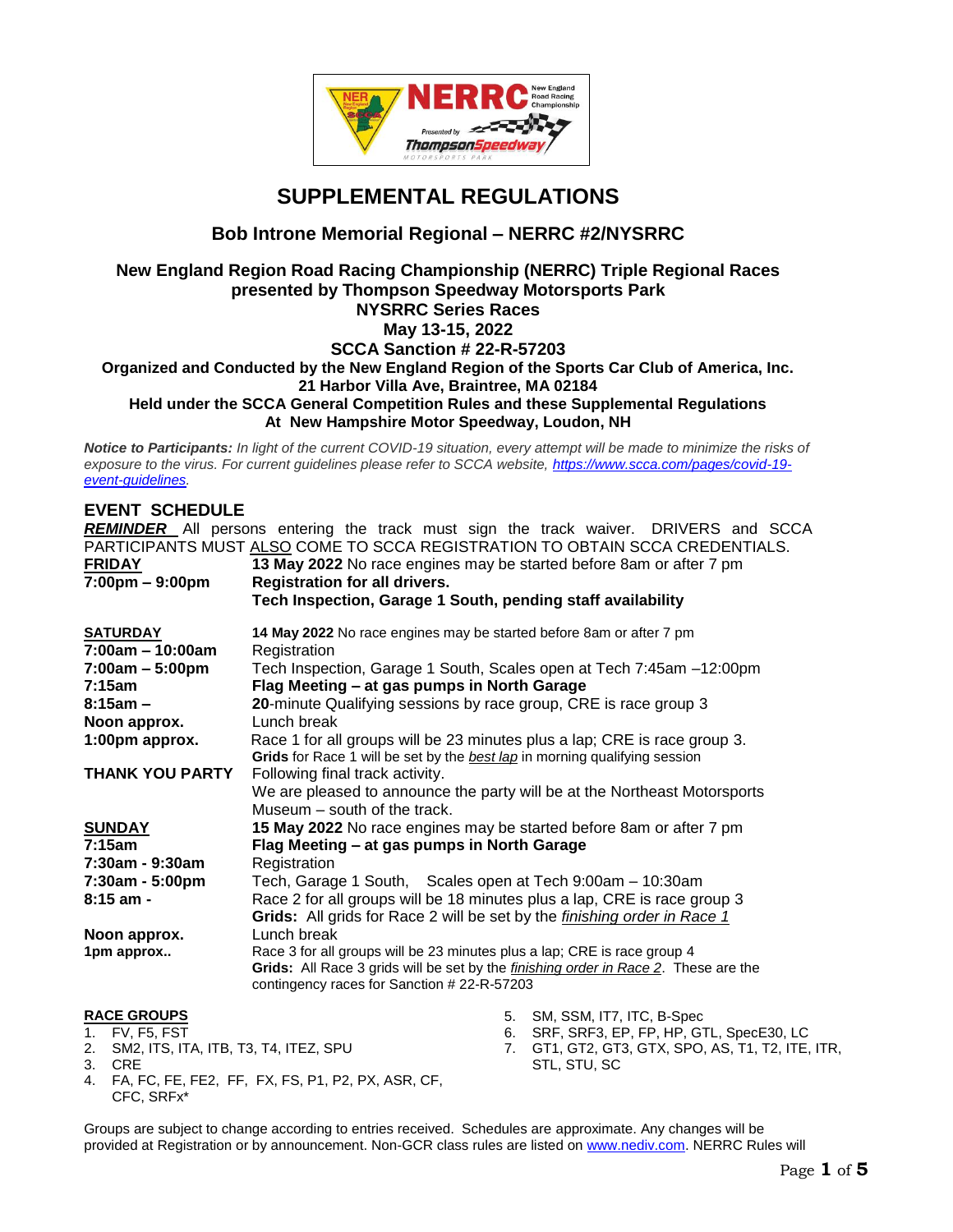be posted at [www.ner.org](http://www.ner.org/) All Rules and Specifications that are referenced to a website or other means, in these Supplemental Regulations shall be those Rules and Specifications in effect at the time Registration for the event is opened.

\*SRFx is a second series of exhibition sessions for SRF and SRF3 compliant cars. Double dippers (same driver, same car) are covered by a single compliance fee. Unique drivers may enter only SRFx but will need to pay a primary entry and a compliance fee. SRFx are non-points non-trophy races.

| <b>CHIEF STEWARD - Dave Faita</b>    | R) |
|--------------------------------------|----|
| <b>SOM CHAIRMAN - Terry Hanushek</b> | E١ |

**CHIEF STEWARD – Dave Faita ROAD RACING CHAIRMAN – JB Swan(781-917-4346) SOM CHAIRMAN – Terry Hanushek EVENT CHAIR – JB Swan & IT7 Drivers**

**REGISTRAR: Linda Capullo (**[lincap07@gmail.com\)](mailto:lincap07@gmail.com) **Phone 860.887.0222 Please – no phone calls after 8pm. Mail: 20 Cottonwood Rd, Norwich, CT 06360 Make checks payable to: New England Region, SCCA Event URL: [ner.org/2022 Schedule](https://ner.org/2022-nerrc-schedule/) MSR URL: [msreg.com/Granite-State-2022](https://www.motorsportreg.com/events/ner-granite-state-regional-nerrc-2-new-hampshire-motor-speedway-scca-416744)**

### **FEES**

In an effort to keep all safe, a valid credit card must be added in Motorsportreg in order to complete your entry. (MC, Visa, American Express, Discover accepted). Credit Card payments will not be processed until the driver registers at the track. Checks & cash will be accepted at Registration at the track.

**Regional \*Early: \$395 / Regular: \$445** 

**One Day Early \$295 / Regular \$345**

**Compliance Fee: SRF, SRF3, FE, & FE2: \$30 per sanction**

**"Double Dip"\* Early \$200 / Regular: \$250 One day Double Dip \*Early \$150 / Regular \$200 \*Regular fees will apply once on-line registration closes on Tuesday May 10, 2022 at 11:59PM EDT. \*"Double Dip" = one driver entered in more than one race group** *for the weekend*

#### **WELCOMING ENVIRONMENT:**

The SCCA New England Region aims to provide an inclusive, welcoming environment for all participants. To that end, behaviors such as the following will be considered egregious examples of GCR 2.1.7, "Acting in an unsportsmanlike manner", and will be penalized as such:

- 1. Discriminating against, disparaging, or verbally abusing a participant because of their gender identity, ethnicity, marital status, sexual orientation, religion, age, or disability;
- 2. Harassing, intimidating, threatening, or bullying any participant;
- 3. Doing any of the above outside the confines of an event, or in print or electronic media, in a way that affects that person's participation at an event.

**LICENSES:** This event is open to participants holding licenses as defined in GCR section 3.1.2.C. **COURSE CONFIGURATION and START:**

**Course configuration** for this event shall use the North Chicane and NASCAR Turns 1 & 2 for a track length of 1.6 miles.

**Starting Procedures -** All pace laps at the start of each race will be made using NASCAR 3&4. Cars will come down the hill into turn 10, and make a right turn onto the back straight of the oval, continue through NASCAR 3&4, the pace car will turn into pit lane, and cars will take the green at start finish. Cars will maintain pace car speed until given the green flag. Cars which do not maintain pace car speed may be black flagged. Starts that are waved off will continue to use NASCAR 3&4, until given the green flag. Any restarts during the race will be made using the normal racing course.

**Split Start** - The class containing the car with the fastest qualifying time will be part of the 1st segment.

The cars assigned to each segment will be gridded by qualifying time, regardless of class.

#### **RACE and PIT PROCEDURES:**

**Pits and Grid -** Pits and Grid areas are restricted to SCCA members who are at least 14 years of age and with appropriate credentials only. Minor Drivers are allowed to drive but participation in other activities in these areas requires appropriate credentials. Trackside signaling may be done only after all cars have taken the Green Flag. (This includes restarts.)

**Yellow Light** - The Yellow Strobe Light between turns 10 & 11 is used in conjunction with a waving yellow flag at Station 11. The No Passing Zone is from the light to the incident when the light is illuminated. The light may be used for an incident between the light and the corner station as well as an incident past the station.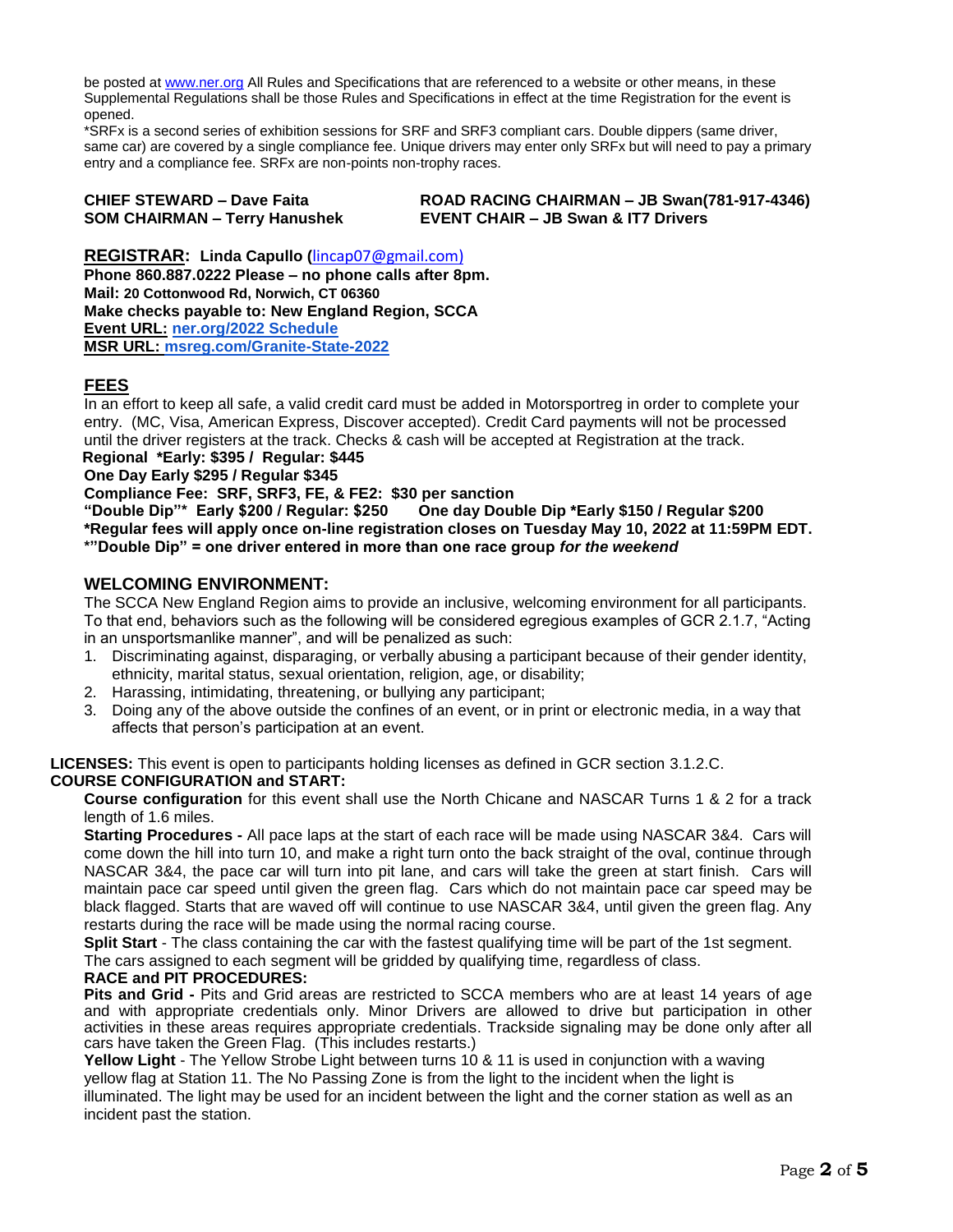**Sound** – **NHMS track sound limitation is 99db.** Cars posting over 99db will be notified as soon as possible after the first reading.

**Last Lap Signal** – Whenever possible, the last lap in a race will be shown by the Starter displaying a waving white flag to the field. This display, or the lack thereof, is informational only and non-protestable. **Checkered Flag** – a checkered flag may be displayed at additional stations to end a session.

**On-Track Contact:** All competitors involved in contact during a session must report to "Contact Impound" located in the impound area to submit a report. All on track body contact (including contact during drafting) that causes a car to act erratically and result in a change of position or a car leaving the course will be investigated.

**Results and Trophies and Points -** Results will be posted at ner.org/racelive and at the track(garage 1) when possible Trophies will be awarded as directed by the Race Event Chair and Road Racing Chair for Regional Race 3 on Sunday afternoon. Trophies will be available at the Trophy Garage until one hour after last race. NERRC points will be awarded for all 3 races. NYSRRC points will be awarded per the series point structure. (nysrrc.org).

Sunday afternoon (Race 3) is the contingency race for Sanction #22-R-57203.

**Cancellation** - The event organizers reserve the right to cancel/postpone this event should circumstances beyond their control develop. When possible, all entrants will receive advance notice of such action with advice on refund arrangements.

**TRACK RULES -** The Chief Steward has the authority and the responsibility for enforcing all rules contained in the GCR, the event Supplemental Regulations, Event Rules, and the Track Specific Rules.

#### **EVENT RULES AND PROCEDURES**

**REGISTRATION AND CREDENTIALS: MotorsportReg.com is our on-line entry system. Go to their website, [www.motorsportreg.com](http://www.motorsportreg.com/) and create your user profile, and follow the directions to enter the race or register as a worker. More explicit directions may be found on the NEDiv website or by contacting MSR directly.**

- 1. Drivers should ensure all information submitted to Registration on entries is current, correct and complete, and online registration profiles are properly updated.
- 2. Registration Credentials All event participants must register during scheduled hours. Credentials will be issued at Registration. Lost credentials will not be replaced. All participants (except those on Weekend memberships) must wear their photo ID.
- 3. MINOR WAIVERS **-** Minors under 18 years of age must have the appropriate SCCA Minor Waiver signed by parent or legal guardian and appropriately witnessed.
- 4. Split Starts/Grid The Race Chair and Chief Steward will confirm which sessions will have a split start at the Drivers Meeting. There may be times when a split grid will work better.
- 5. Crew The entry fee paid to New England Region permits access to the track for one driver plus 3 crew. Only the driver, entrant or crew chief can add names on the crew list.
- 6. Withdrawal of Entry and Refund A form for withdrawing an entry and receiving a refund in the event that a car cannot compete (car never sets a tire on the track) is available at Registration. The form can be used after an event by mail to the Road Racing Comptroller. Driver cancellations or withdrawals of entries must be made in writing and postmarked no later than May 18, 2022. A withdrawal fee of \$35 may be charged for withdrawal after the close of online registration.
- 7. Entry: A \$30 fee will be charged for all checks returned unpaid from the bank.
- 8. Note: All Rules and Specifications that are referenced to a website, or other means, in these Supplemental Regulations shall be those Rules and Specifications in effect at the time Entries are accepted.

#### **PADDOCK, RADIO and PIT PROCEDURES:**

- 1. There shall be no parking of vehicles on the paved roads; all traffic signs must be obeyed. Any person operating any vehicle must operate that vehicle in a safe manner. Violations will be subject to action by the Chief Steward.
- 2. Radio Frequencies: Emergency Services, Race and Event Control will use the following radio frequencies for the operation of this event: 151.505. 151.625, 151.700, 151.760, 158.400, 154.5275, 469.55, 461.0375, 466.0375, 464.5125, 469.5125, 451.8, 456.8 Although the monitoring of these frequencies is acceptable, their use during the event is not allowed by anyone other than an NER designated official.
- 3. No track-side signaling prior to green flag or during restart situations.
- 4. Only hot credentials are allowed in grid and pits. No cold credentials, minors without appropriate credentials, or pets.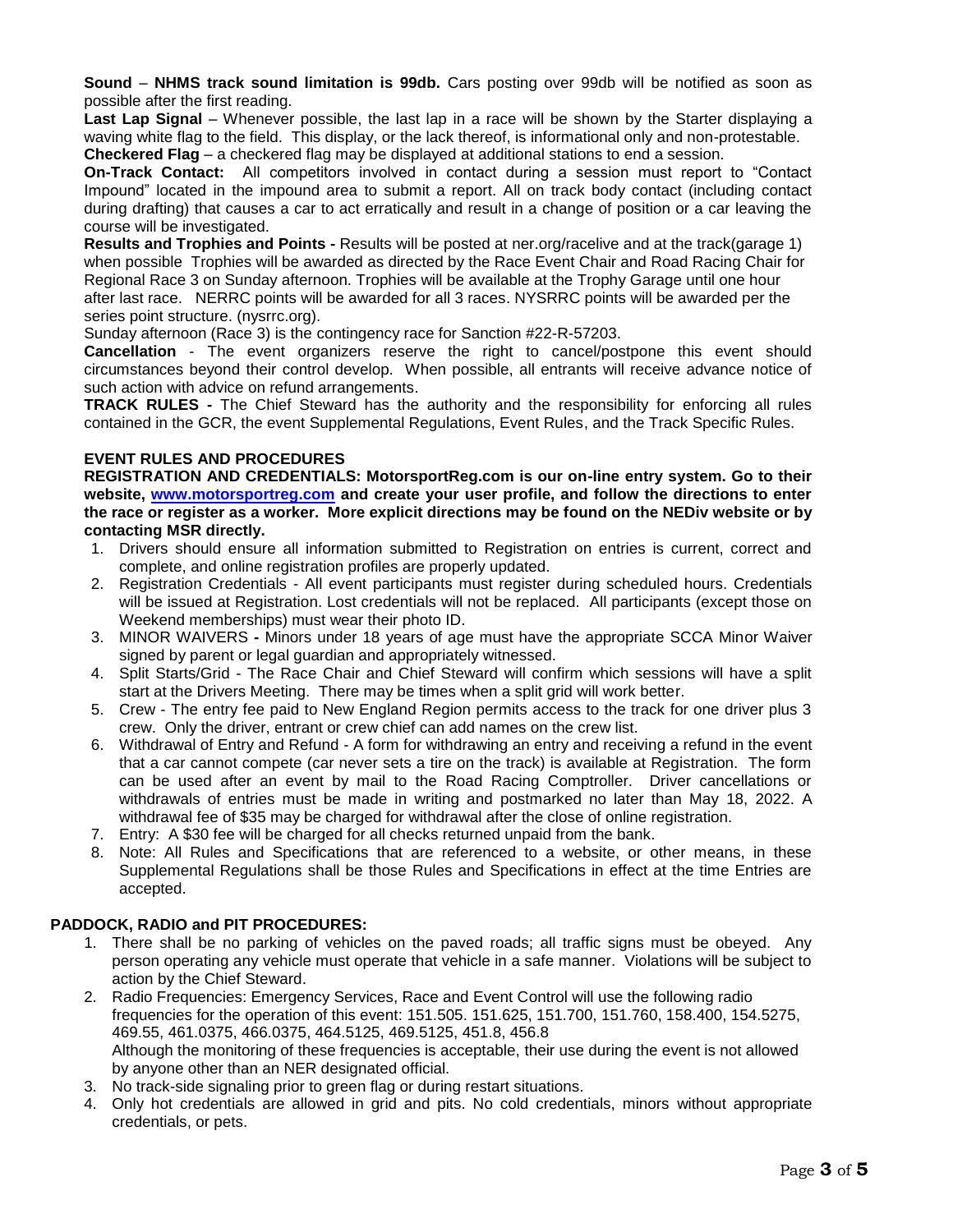#### **TECHNICAL AND SAFETY INSPECTION:**

- 1. Log Books must be presented at pre-race Tech. Tech stickers will be available at Registration on Friday evening. Team member may present a current complete vehicle logbook at the Tech window to be issued an Event Tech sticker. All annual gear inspections will be completed in the tech garage. Helmets must have a 2022 Road Racing sticker before arriving at grid.
- 2. Scale times will be listed in the schedule. Impound will be as directed by the Chief Steward or Tech Staff.

#### **TIMING AND SCORING:**

- 1. Track records may only be set in Race sessions using official timing equipment when both the start and end of the timed lap are timed electronically without manual intervention.
- 2. Transponders are Mandatory All cars must be equipped with a working MYLAPS/AMB Tranx260 \*or\* X2 Car transponder. The Transponder # must be given to Registration. *Rentals may be available from the track.*
- 3. Non-official timing lights may not be within 30 feet of the timing line located at the start/finish line

#### **GENERAL INFORMATION**

- 1. Meetings Drivers' meetings may be called. Listen for announcements. Attendance is mandatory.
- 2. Victory Laps May be allowed. No more than 2 crew members may accompany a driver on a victory lap and they must be inside the passenger compartment.
- 3. Injuries To facilitate medical benefit coverage from our insurer, any participant who sustains an injury (no matter how small) should go to Race Medical and have a report completed by the event Safety Steward.
- 4. Commercial Unmanned Aircraft System (aka "Drone") owners/operators must have proof of FAA certification and \$10M of primary liability insurance naming the SCCA, New England Region and New Hampshire Motor Speedway as additional insured. A general liability insurance policy must specify that it includes the operation of Unmanned Aircraft. Recreational use of unmanned aircraft is prohibited.

#### **EVENT STEWARDS:**

| Chief:     | Dave Faita            |
|------------|-----------------------|
| Operating: | TBA                   |
| Chair SOM: | <b>Terry Hanushek</b> |
| Safety:    | <b>TBA</b>            |
| SOC:       | TBA                   |
| SOM:       | TRA                   |

#### **TRACK: New Hampshire Motor Speedway**

Located in Loudon NH, 10 miles north of Concord on Rte 106. 603.783.4744 [www.nhms.com](about:blank)

Emergency Phone Contact at track during Race weekend: 603-513-5726

# **EVENT OFFICIALS:**<br>Event Chairman:

Road Racing Chairman:

JB Swan and IT7 drivers<br>JB Swan (781-917-4346) **[jbswan@ner.org](about:blank)**

#### **EVENT SPECIALTY CHIEFS:**

| Registrar                 | Linda Capullo  |
|---------------------------|----------------|
| Scrutineer                | Dave Lapointe  |
| Grid                      | Karen Petersen |
| <b>Emergency Services</b> | TBA            |
| <b>Starter</b>            | <b>TBA</b>     |
| T&S                       | Josh Underwood |
| Pits                      | Ed Capullo     |
| Sound                     | TBA            |
| F&C                       | Eileen McStay  |

Road Racing Comptroller (for refund requests): [patullo@verizon.net](mailto:patullo@verizon.net) 370 Chapin Rd., Hampden, MA 01036

**VISIT US AT [WWW.NER.ORG](http://www.ner.org/) We're on Facebook – NER SCCA**

#### **AREA HOTELS:**

**[http://hotelguides.com/new-hampshire/new](http://hotelguides.com/new-hampshire/new-hampshire-speedway-hotels.html)[hampshire-speedway-hotels.html](http://hotelguides.com/new-hampshire/new-hampshire-speedway-hotels.html)**